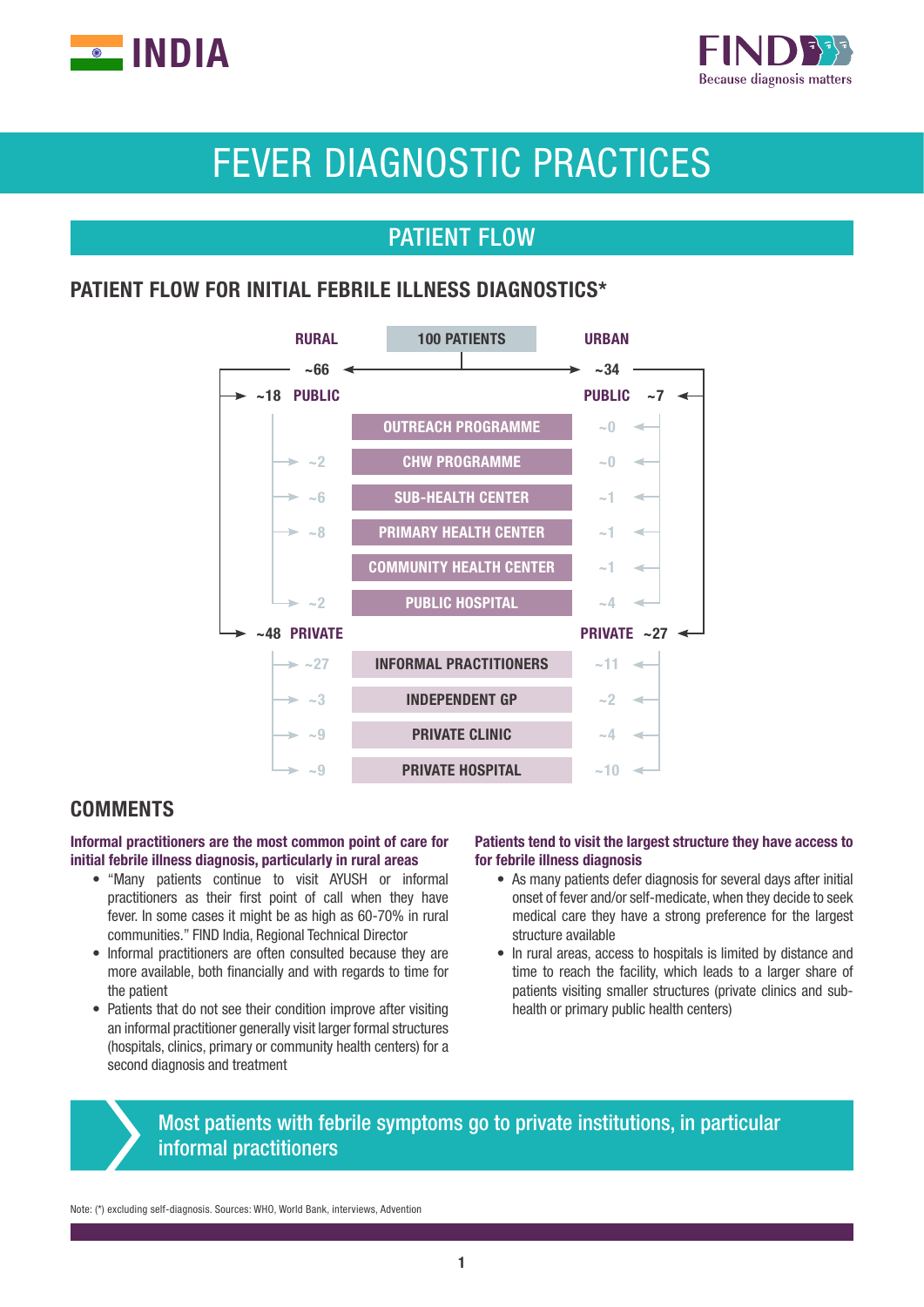



# FEVER AND MALARIA DIAGNOSTIC ALGORITHM AND PRACTICES

### DIAGNOSTIC GUIDELINES TREATMENT GUIDELINES

All suspected cases of malaria should be tested

Physicians select the diagnostic technique

All public health centers should be equipped with microscopy equipment capable of diagnosing malaria, including sub-health centers

Type of RDT used: mainly Pf, some Pf + Pv

Severe malaria is treated as Pf until confirmation

Uncomplicated malaria is treated as Pv until confirmation

Mixed infections are treated as Pf with the Pv dosage of Primaquine

- Pf:
	- Artesunate + Sulfadoxine-Pyrimethamine + Primaquine • Northeastern States: Artemether Lumefantrine

Pv: Chloroquine + Primaquine



Diagnostic guidelines have some differences:

- CHWs do not provide malaria tests as per the iCCM guidelines
- The iCCM and IMCI/IMAI recommend testing all fevers for malaria

## FEBRILE ILLNESS DIAGNOSTIC ALGORITHM Guideline algorithm for all health providers (public and private) for all patients



Malaria diagnosis practices in India are mainly oriented towards microscopy testing, and are generally aligned with international guidelines

Sources: WHO, Ministry of Health & Family Welfare, interviews, Advention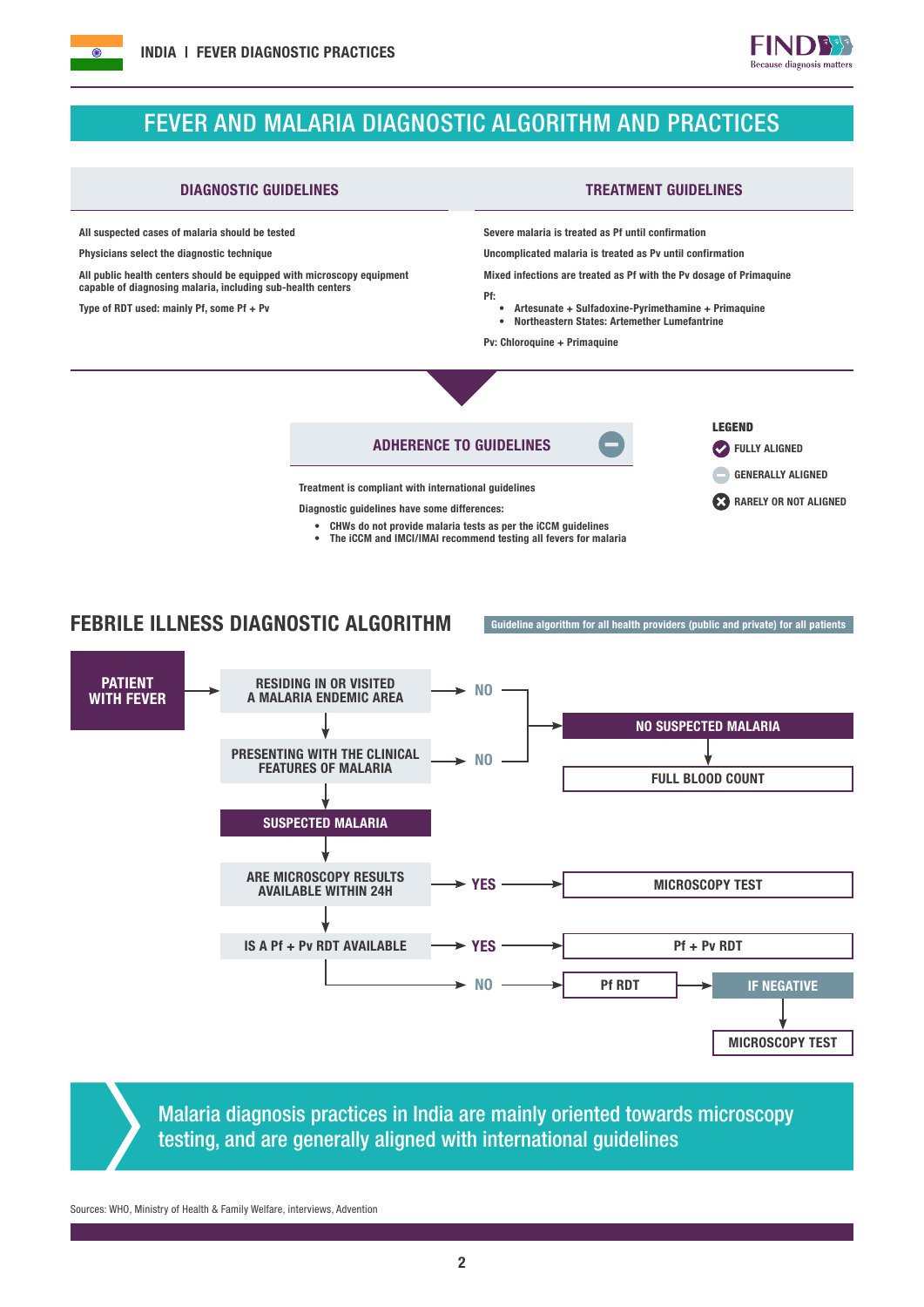



# MALARIA TESTING PRACTICES AT DIFFERENT HEALTH FACILITY LEVELS

| <b>HEALTH</b><br><b>FACILITY*</b> |                                                 | <b>NUMBER OF</b><br><b>FACILITIES</b> | <b>SHARE OF FEVER</b><br><b>PATIENTS (EST.)</b> | <b>PREFERRED MALARIA</b><br><b>DIAGNOSTIC TOOL</b> | <b>LEVEL OF RDT USE</b><br>(MALARIA DIAGNOSTIC)               |  |
|-----------------------------------|-------------------------------------------------|---------------------------------------|-------------------------------------------------|----------------------------------------------------|---------------------------------------------------------------|--|
|                                   | <b>Public Hospital</b>                          | <b>24K</b>                            | 6%                                              | <b>Microscopy</b>                                  | None / Very limited                                           |  |
| <b>PUBLIC</b>                     | <b>Community</b><br><b>Health Center</b>        | 6K                                    | 1 <sub>%</sub>                                  | <b>Microscopy</b>                                  | None / Very limited                                           |  |
|                                   | <b>Primary Health</b><br><b>Center Hospital</b> | <b>26K</b>                            | 9%                                              | <b>Microscopy</b>                                  | None / Limited                                                |  |
|                                   | Sub-Health<br><b>Center</b>                     | 156K                                  | 7 <sub>%</sub>                                  | <b>Microscopy</b>                                  | Limited, mainly in<br>high-transmission<br>hilly/tribal areas |  |
| PRIVATE                           | <b>Private Hospital</b>                         | $~-45K$                               | <b>19%</b>                                      | <b>Microscopy</b>                                  | None / Very limited                                           |  |
|                                   | <b>Private Clinic</b>                           | ~140K                                 | 13 <sub>%</sub>                                 | <b>Microscopy</b>                                  | None / Very limited                                           |  |
|                                   | <b>Individual GP</b>                            | $~500K^{**}$                          | 5%                                              | <b>Microscopy</b>                                  | None / Very limited                                           |  |

RDTs are mostly used in sub-health centers, where they are used at a higher rate than in other facilities, and in private hospitals and clinics, which treat the most fever patients

Note: (\*) excluding AYUSH and traditional healthcare practitioners; (\*\*) may include informal practitioners self-declaring as individual medical practitioners. Sources: interviews, MoH&FW, Advention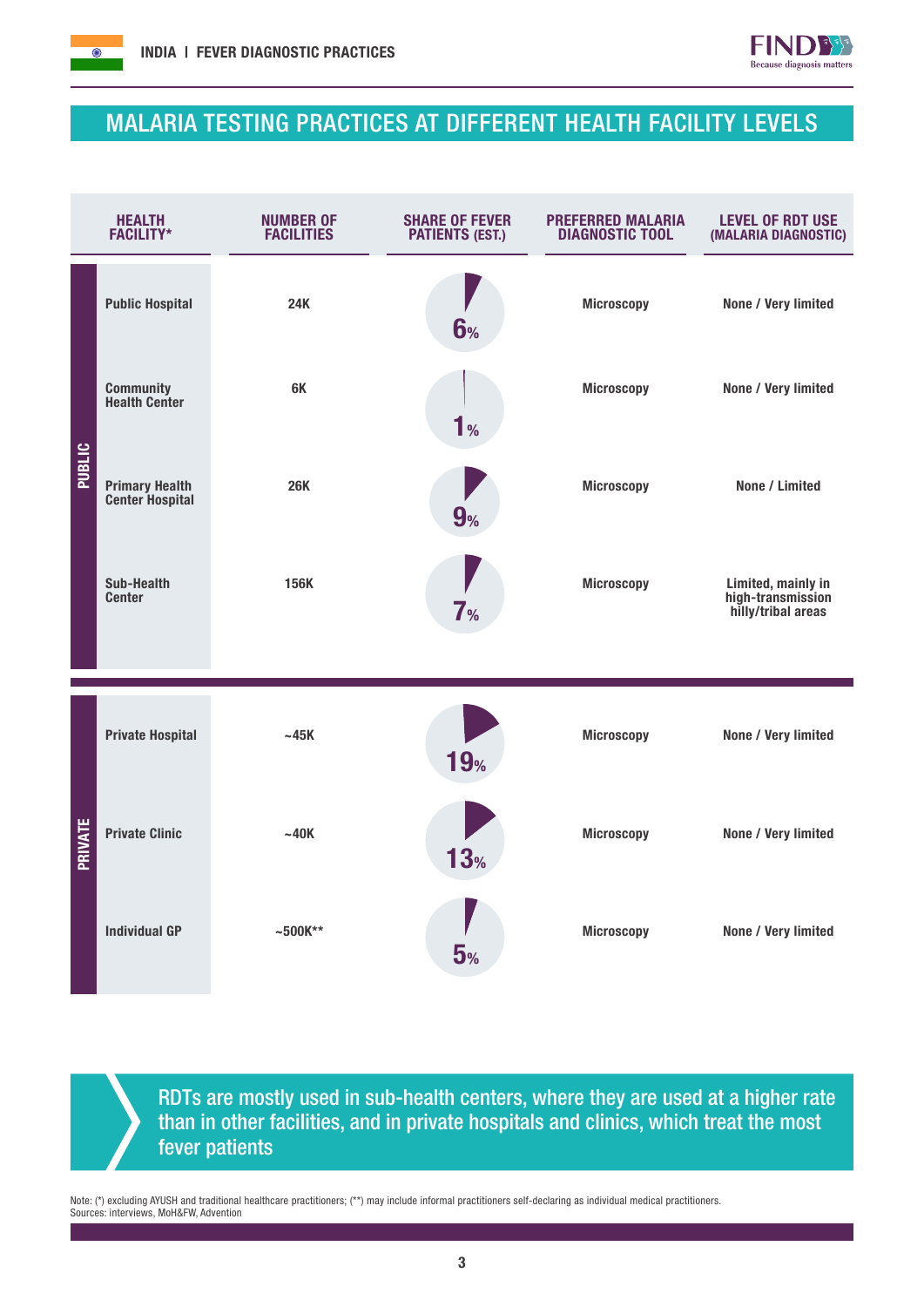$\overline{\odot}$ 



**SPAN** 

orchid

**IVondfo** 

# MALARIA TESTING PRACTICES

## MALARIA TESTS PERFORMED IDENTIFIED MALARIA RDTs USED\*



Malaria testing is overwhelmingly performed by microscopy RDTs used have very low price points, and the majority are Pf-specific

Note: (\*) Most recent information available for specific tests. Sources: WHO, Ministry of Health & Family Welfare, Global Fund, Advention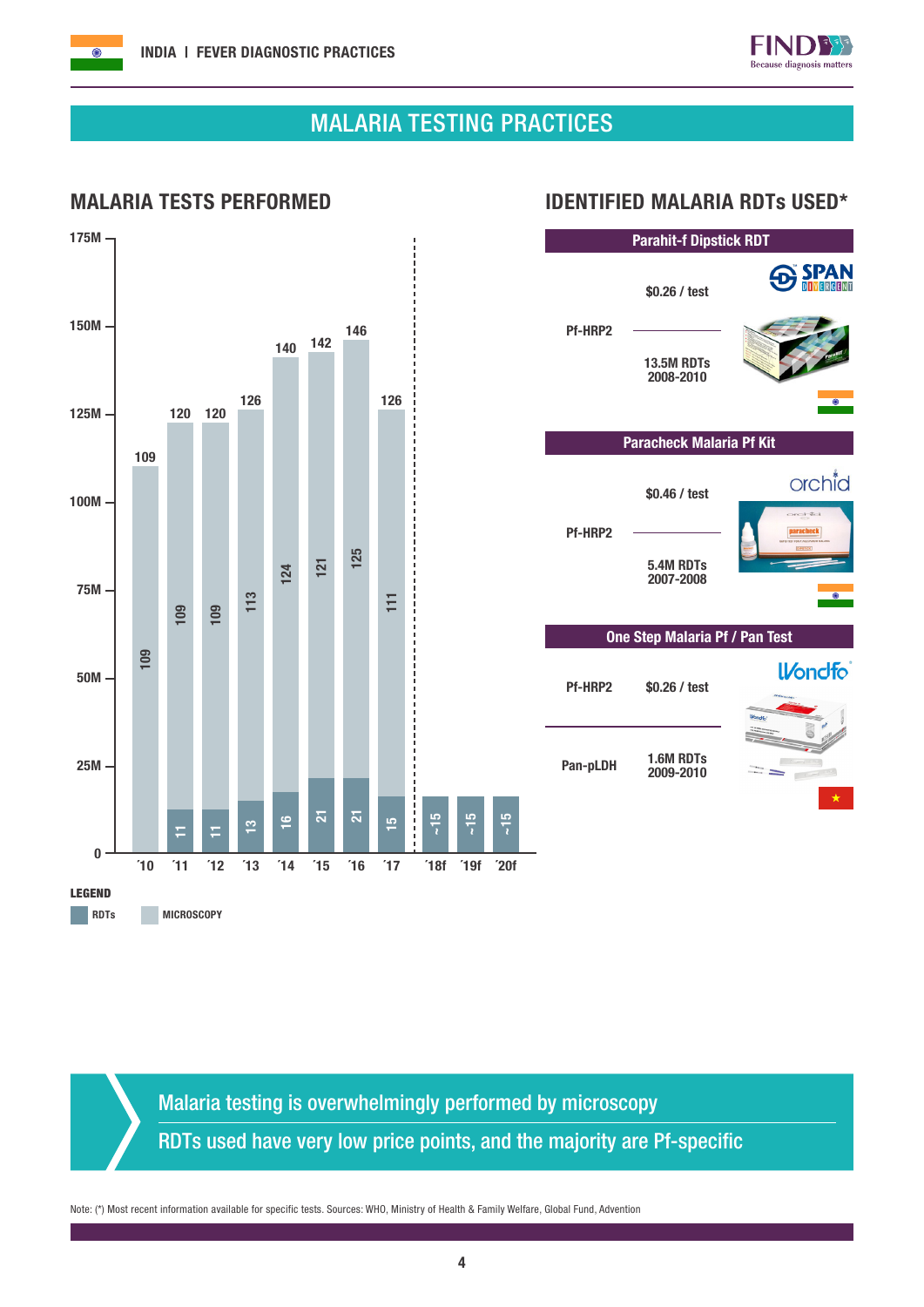

# MALARIA TESTING LANDSCAPE

|                                                                 |                                                                 | <b>PRIORITY COUNTRIES*</b>    |                              |                                       |                                             |                                  |                                          |                              |
|-----------------------------------------------------------------|-----------------------------------------------------------------|-------------------------------|------------------------------|---------------------------------------|---------------------------------------------|----------------------------------|------------------------------------------|------------------------------|
|                                                                 |                                                                 | $\bigstar$<br><b>VIET NAM</b> | <b>CAMBODIA</b>              | <b>S. AFRICA</b>                      | $\odot$<br><b>INDIA</b>                     | <b>PAKISTAN</b>                  | <b>MYANMAR</b>                           | <b>THAILAND</b>              |
|                                                                 | <b>Population (M)</b>                                           | 95                            | 16                           | 56                                    | 1,324                                       | 193                              | 53                                       | 69                           |
|                                                                 | <b>Healthcare</b><br>expenditures per<br>capita (\$)            | 115-120                       | 65-70                        | 84                                    | 60-70                                       | $35 - 40$                        | $55 - 59$                                | 217-225                      |
|                                                                 | <b>Health insurance</b><br>coverage                             | $~10\%$                       | $\equiv$                     | $~16\% = >$<br><b>NHI</b>             | $~10\%$                                     | $~19\%$                          | <b>Negligible</b>                        | ~98%                         |
| <b>HEALTHCARE</b><br><b>INFRASTRUCTURE</b>                      | <b>Universal health</b><br>coverage index                       | 73                            | 55                           | 67                                    | 56                                          | 40                               | 60                                       | 75                           |
|                                                                 | <b>Patients with fever</b><br>being tested (%)**                | 80%                           | 69%                          | 82%                                   | 71%                                         | 68%                              | 55%                                      | 83%                          |
|                                                                 | <b>Main distribution</b><br>network                             | <b>NIMPE</b>                  | <b>CNM</b>                   | <b>NDOH</b>                           | <b>State</b><br><b>MoHs</b>                 | <b>Mix</b><br>public/<br>private | NVBDCP/<br><b>CMSD</b>                   | <b>BVBD</b>                  |
|                                                                 |                                                                 |                               |                              |                                       |                                             |                                  |                                          |                              |
|                                                                 | Last year total malaria<br>funding (\$M)                        | 16                            | 20                           | 24                                    | 226                                         | 38                               | 78                                       | 21                           |
| <b>MALARIA</b>                                                  | <b>Share of government</b><br>funding $(\bar{\%})$              | ~18%                          | $-3%$                        | $~100\%$                              | ~173%                                       | ~158%                            | $-8%$                                    | $-40%$                       |
| <b>DIAGNOSTIC</b><br><b>FUNDING &amp;</b><br><b>PROCUREMENT</b> | <b>Main procurement</b><br>decision maker                       | <b>NMCP</b>                   | CNM/<br><b>UNOPS</b>         | NDOH /<br><b>Malaria</b><br>programme | <b>National</b><br>and state<br><b>MoHs</b> | GF/<br><b>NMCP</b>               | NMCP/<br><b>PMI</b>                      | <b>NMCP</b>                  |
|                                                                 | <b>Procurement</b><br>concentration level                       | <b>High</b>                   | <b>High</b>                  | High                                  | Low                                         | <b>Medium</b>                    | <b>Medium</b>                            | High                         |
|                                                                 | <b>Health facilities</b><br>performing RDTs                     | <b>Health</b><br>posts        | Lower<br>level<br>facilities | Lower<br>level<br>facilities          | Sub-<br>Health/<br><b>Primary</b><br>HC.    | GPs,<br>clinics                  | Lower<br>level<br>facilities,<br>clinics | Lower<br>level<br>facilities |
| <b>MALARIA</b><br>DIAGNOSTIC<br><b>PRACTICES</b>                | <b>Share of RDT in</b><br>malaria diagnostic<br>(% of patients) | ~19%                          | $~14\%$                      | ~163%                                 | $~13\%$                                     | $~20\%$                          | $-96%$                                   | $-5%$                        |
|                                                                 | <b>Community HCW RDT</b><br>knowledge                           | <b>Yes</b>                    | <b>Yes</b>                   | <b>Yes</b>                            | <b>No</b>                                   | <b>Yes</b>                       | <b>Yes</b>                               | <b>Yes</b>                   |
|                                                                 | <b>Quality management</b><br>system performance                 | <b>High</b>                   | <b>Medium</b>                | <b>High</b>                           | <b>Medium</b>                               | <b>Medium</b>                    | Low                                      | High                         |

NIMPE: National Institute of Malaria, Parasitology, and Entomology (also CNM); NDOH: National Department of Health; MoH: Ministry of Health; NVBDCP: National Vector Borne Disease Control Programme; CMSD: Central Medical Store Depot; BVBD: Bureau of Vector-Borne Disease;

NMCP: National Malaria Control Programme; UNOPS: United Nations Office for Project Services; GF: The Global Fund; PMI: Project Management Institute

Notes: (\*) Last available year; (\*\*) As per Advention's assumption based on interviews (base case scenario). Sources: WHO, World Bank, GF, interviews, Advention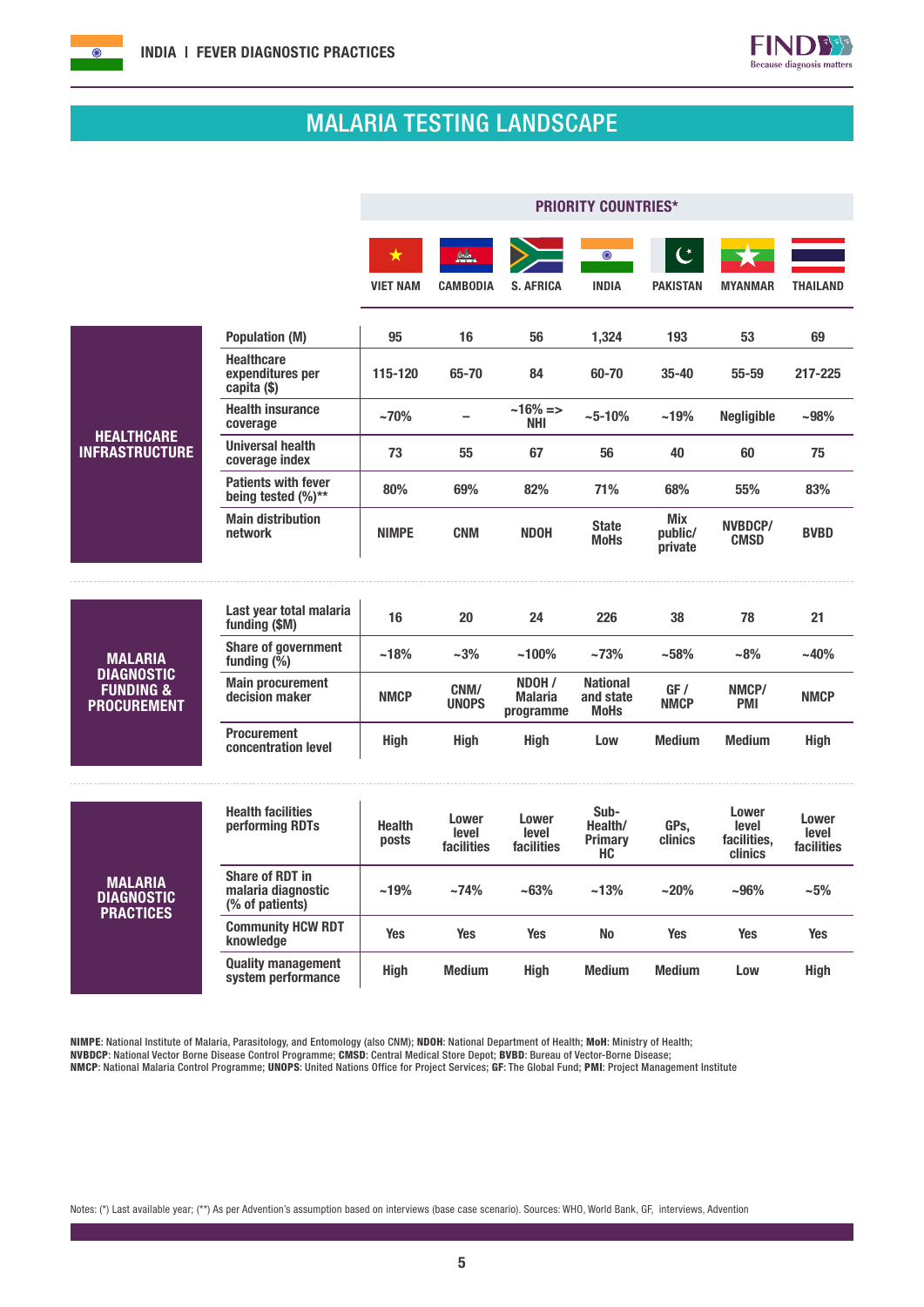



# MALARIA RDT STAKEHOLDERS MAP



### LEGEND

HEAVY USE OF DONOR'S PROCUREMENT POOLING SYSTEM  $\overleftrightarrow{\mathbf{x}}$  use of Donor's procurement pooling system

Malaria RDTs are mostly financed by international donors, except in India, Pakistan and South Africa

NMCPs are key decision makers regarding RDT selection in all countries

Source: Advention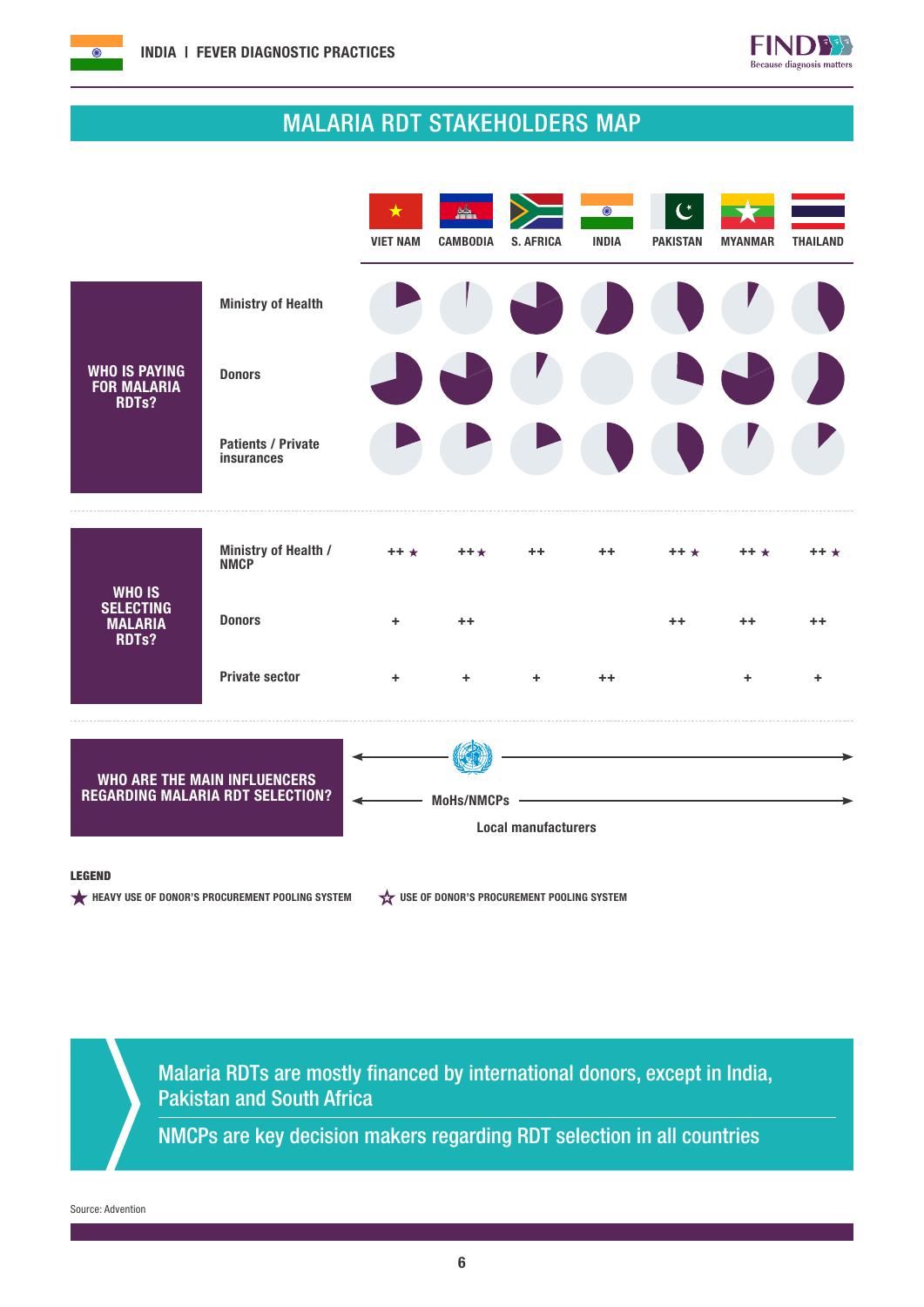



# OTHER FEBRILE ILLNESSES TESTING PRACTICES

|                    | <b>Dengue</b> | Most large hospital labs perform dengue tests in-house, especially in endemic states<br>Dengue is the most tested arbovirus in the country<br>Most dengue tests are concentrated during the peak season (monsoon)                                                                                                                                                                                                               |  |  |  |
|--------------------|---------------|---------------------------------------------------------------------------------------------------------------------------------------------------------------------------------------------------------------------------------------------------------------------------------------------------------------------------------------------------------------------------------------------------------------------------------|--|--|--|
| <b>ARBOVIRUSES</b> | Chikungunya   | The vast majority of large labs seem to be testing for chikungunya in-house. Some<br>of them outsource chikungunya tests due to a lower incidence of the virus in their<br>regions<br>Chikungunya tests are often performed for patients already screened for dengue:<br>(1) higher prevalence of dengue in the country; (2) dengue infections carry the risk of<br>severe complications; (3) sequential testing is less costly |  |  |  |
|                    | <b>Zika</b>   | Zika tests are only performed by the 25 APEX labs appointed by the Indian health<br>ministry (no routine test in other hospital labs)<br>An estimated 40K zika tests have been performed in 2016<br>Almost all tests are performed using PCR                                                                                                                                                                                    |  |  |  |

|                                           | <b>Melioidosis</b>   | Melioidosis is rarely tested for, in both the public and private sector<br>Tests for melioidosis appear generally to be performed using PCR                                        |
|-------------------------------------------|----------------------|------------------------------------------------------------------------------------------------------------------------------------------------------------------------------------|
| <b>BACTERIAL</b><br><b>FEVER-INDUCING</b> | <b>Leptospira</b>    | Leptospira is rarely tested for, as it often presents with minimal clinical<br>manifestations<br>Tests can be performed using IqM ELISA or by microscopy depending on availability |
| <b>PATHOGENS</b>                          | <b>Scrub typhus</b>  | Diagnosis is usually clinical and based on the apparition of characteristic eschars<br>When tested for, it is commonly done via microscope serology (Weil-Felix test)              |
|                                           | <b>Murine typhus</b> | Diagnosis is usually clinical and supported by blood test results<br>When tested for, it is commonly done via microscope serology (Weil-Felix test)                                |



Large Indian labs seem to routinely test febrile patients for dengue and chikungunya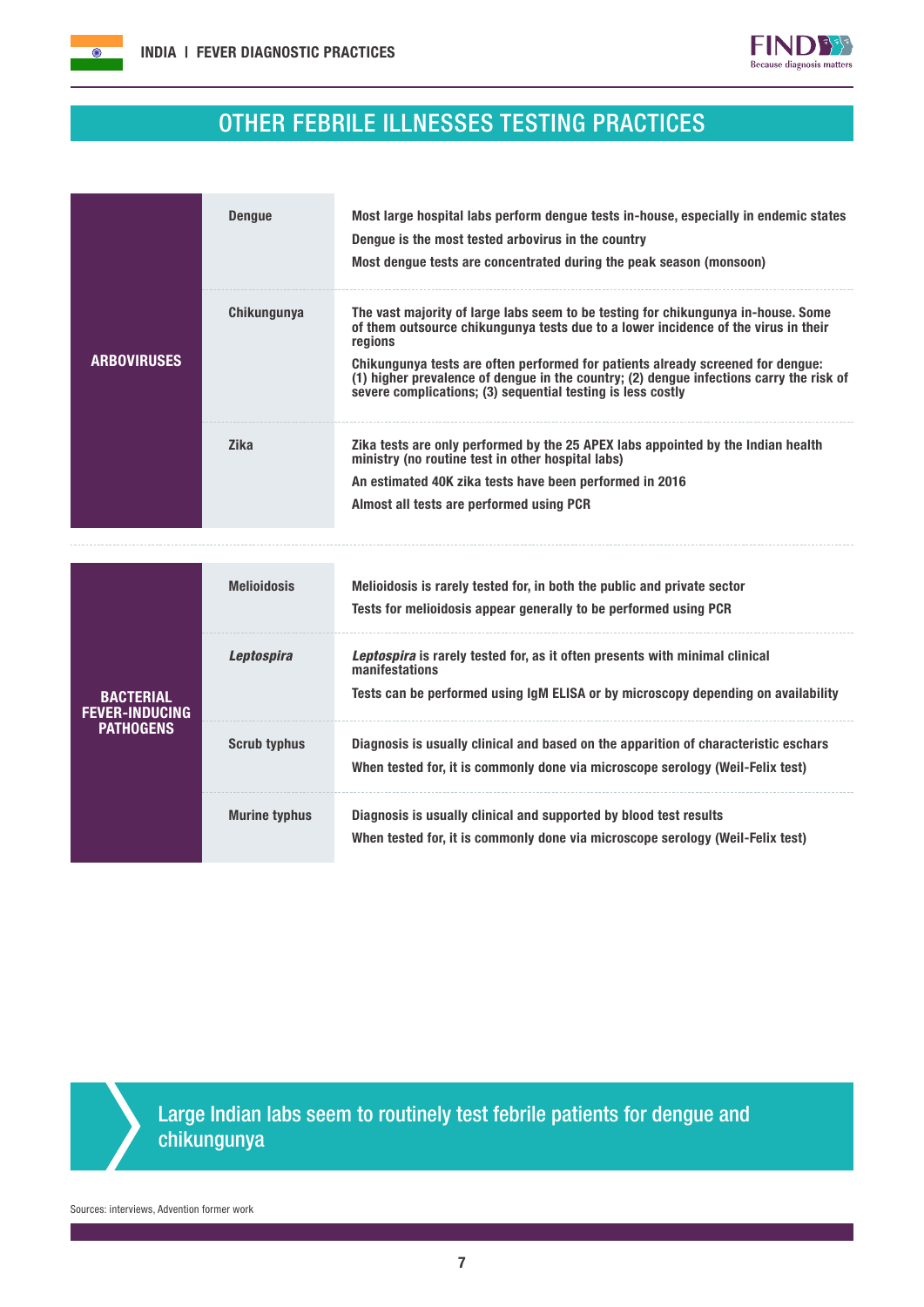



# DENGUE TESTING ALGORITHM (HOSPITAL LABS)

# TYPICAL DENGUE TESTING ALGORITHM



# **COMMENTS**

In all Indian labs we interviewed physicians were in charge of testing technique selection (incl. the choice of the antigen / antibody to be tested), usually following patients' examination and blood test.

### Regarding lab confirmatory testing, the decisive factor seems to be the probable patient contamination time:

- Patients recently infected will be tested with NS1 tests, mostly with rapid tests
- Patients whose infection is older will be tested with IgM tests, mostly using ELISA

Confirmatory tests are seldom performed, but some labs do run confirmatory ELISA IgM tests (systematic confirmatory testing is not required by the national health authorities).

### The choice between rapid and ELISA testing usually depends on:

- Test availability
- Perceived test sensitivity / sensitivity
- Test costs
- TAT (rapid tests usually takes 20-30 mn while ELISA tests require three to four hours

No national testing guidelines exist for laboratory dengue diagnostics (national guidelines only present the available testing techniques and their pros and cons).

Suspected dengue patients will be tested primarily using NS1 or IgM tests depending on their probable infection time

Sources: interviews, Advention former work